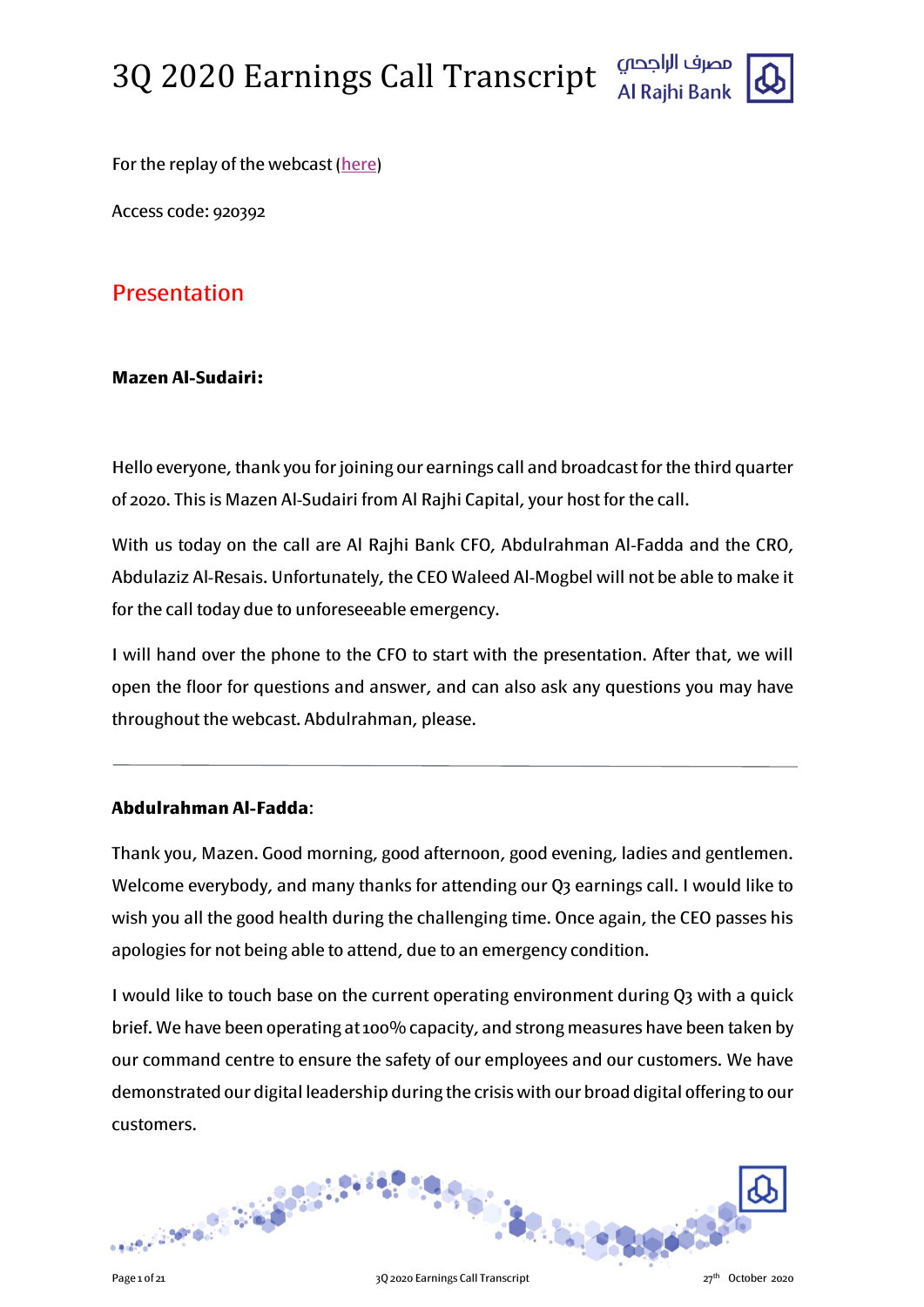

Our participation in the various government initiatives is a representation of our continuous support of the MSME sector, the health sector employees, in addition to the fee waiver for all the customers that we have introduced in our digital and branch network. Nevertheless, we have performed very well, taking into consideration the operating environment that we have seen over the last few months.

On the first slide, the management summary highlights, on the strategy side, I believe that we are on track. We've seen a good result, and have been accelerating our growth and our financial KPI matrices.

Also, we are moving ahead with improving our customer experience metrics that we usually track on a regular basis. And also digitizing customer journey that we have delivered over the last nine months.

In terms of the balance sheet items, we've seen a strong Retail financing growth of 21%Retail. Current Accounts we delivered almost 12%, year to date growth. Our capital adequacy at a healthy level, at around 19.3%, and Tier 1 at 18.2%, and Liquidity ratios at a very comfortable levels, where we have LDR at 80%, LCR at 150%.

On the asset quality, we have taken additional provision. Our net provision charge has increased to 46% year-on-year, taking into consideration the current environment. Our cost of risk for the period, came at around 78 basis points, and our NPL ratio at a healthy level of around 84 basis points with NPL coverage ratio standing at 293%.

On the operating results, we've delivered for the nine month period, a net income before zakat around SAR 8.3 billion, which is a contraction compared to the same period last year, of around 4.5%. Taking into consideration the current yield environment, as well as the instalment deferrals and the fees waiver initiatives that have been taken this year.

Our yield income growth has shown a  $1\%$  growth year-on-year, and non-yield incomes have grown 15% year-on-year, mainly driven by the digital , payments and our brokerage fees.

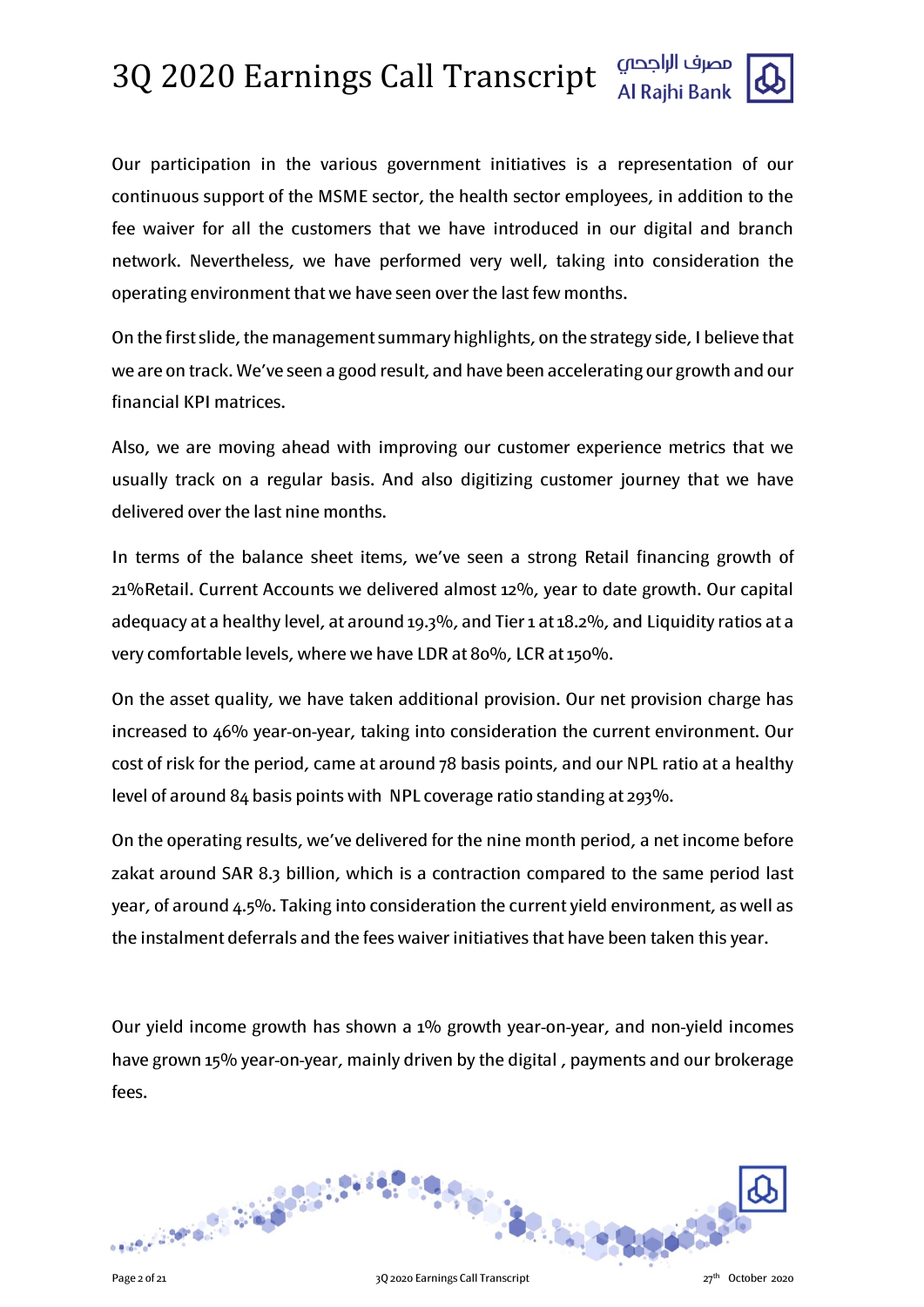Moving onto the next slide. In terms of our strategy overview, we are continuing with our final year of our ABCDE 2020 strategy. I will give you few highlights. On the A pillar, we've seen a good growth in our mortgage. Our mortgage books stand at SAR 88.4 billion, 88% year-on-year growth. Our current accounts have grown by close to 12% year-to-date.

On the B pillar, we continue to improve our employee engagement, which stands at around 66%. We have been seeing a continuous improvement. +36,000 of training days have been delivered since the beginning of the year, virtually.

On the C pillar, continuous focus to improve our customer experience. we've introduced 15 new products this year. Our mobile app is considered to be one of the highly rated apps in the kingdom. 4.7 rating with 1.2 million reviews. A net promoter score at around 62% and we continue to improve our customer experience.

On the D pillar, our active digital users stands at around 7.2 million, and continue to improve further, and our digital to manual ratio is at around 80:20. And if you recall, in 2015, when we started our transformation journey for the digital side, it used to be around 40:60.

Finally, on the E pillar, we've been increasing our bots to automate the processes and improving the turnaround time for the transaction. Our total number of transactions have gone up to 325 million, which is close to a 43% higher compared to 2019.

On the macro side, the IMF have revised the global GDP forecast for 2020, and subsequently for Saudi, where they revised the GDP contraction to be 5.4% versus 6.8% earlier in the year. However, our internal forecast is around to be 4.7% contraction this year, with an expansion in 2021 of a close to 3.1%.

On the physical side, Ministry of Finance have retreated the budget figures for this year, with both the revenue and the expense are in line with the initial forecast, and the total deficit estimated to be around SAR 300 billion for this year, which is close to 12% of GDP. Inflation has picked up, or expected to be this year around 3.6% due to the VAT increase in July.

Moving on, we've seen a healthy growth in the overall banking system. This data, as of

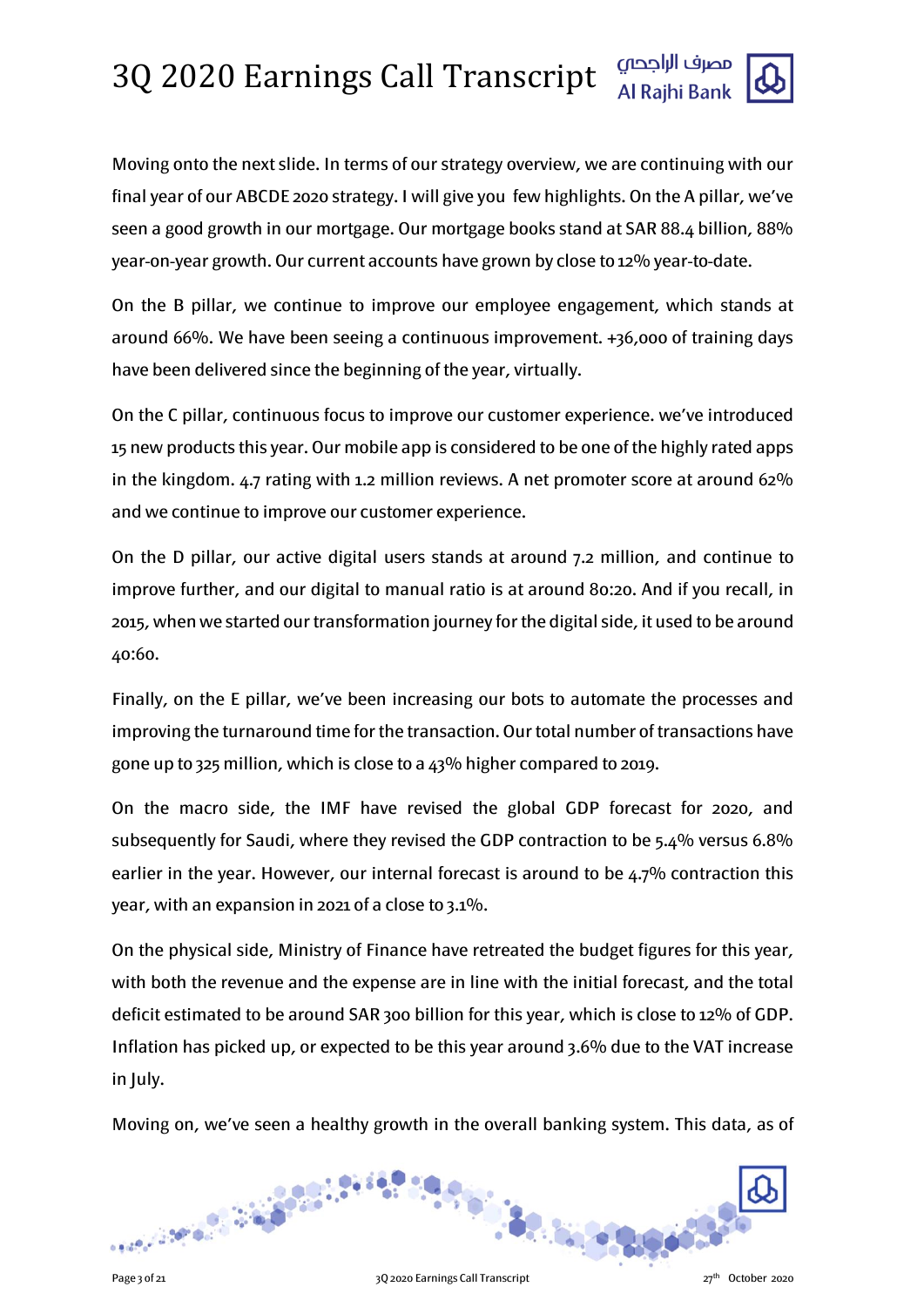

August, the total loan portfolio has grown by SAR 143 billion, year-to-date, close to 10%. Deposits have grown by SAR 70 billion, year-to-date around  $4\%$ . And the headline LDR came at 75.3%.

The mortgage, as of June, the total mortgage outstanding portfolio balance, based on SAMA figures, around SAR 250 billion. However, the mortgage new origination, we have seen a good pickup, the total mortgage new origination until August reached around SAR 80 billion which is almost 97% increase year-on-year.

On the economy side, we've seen a positive sign since the economy opened up after the lockdown. Some of the positive signs that we have seen, the PMI, the cement sales, and also the total consumer spending.

Consumer spending has contracted 6.6% year-on-year, mainly driven by lower ATM withdrawal by 17%, and a higher point of sales spend by 19%. Which shows the positive migration in terms of the cashless society which is one of the key pillars of the government 2030 vision.

On the stimulus package that has been announced since the start of the pandemic, and I think this is a standing slide that we've been showing in our earning calls. However, there are three items that has been introduced recently. One is, the reduction of the VAT on real estate transaction from 15% to be replaced by the sales tax to be around 5%.

Also, increasing the threshold for the first home buyer, VAT waiver, from 850,000 to almost SAR 1 million. Finally, the extension of the SME deferral that has been announced in September, which will expire in mid-December.

In terms of our financial result highlights, our balance sheet has seen a good growth, compared to Q2, close to a total 3% growth. Mainly driven by the growth that we've seen on the financing portfolio, which has seen a growth of 5%.

Total financing portfolio, as of Q3, around SAR 290 billion. The total financing portfolio year-to-date, as you can see it on the bottom right side of the chart, we've seen a growth of close to 40 billion, 16% growth, year to date. Retail portfolio represents 78% of our total financing portfolio.

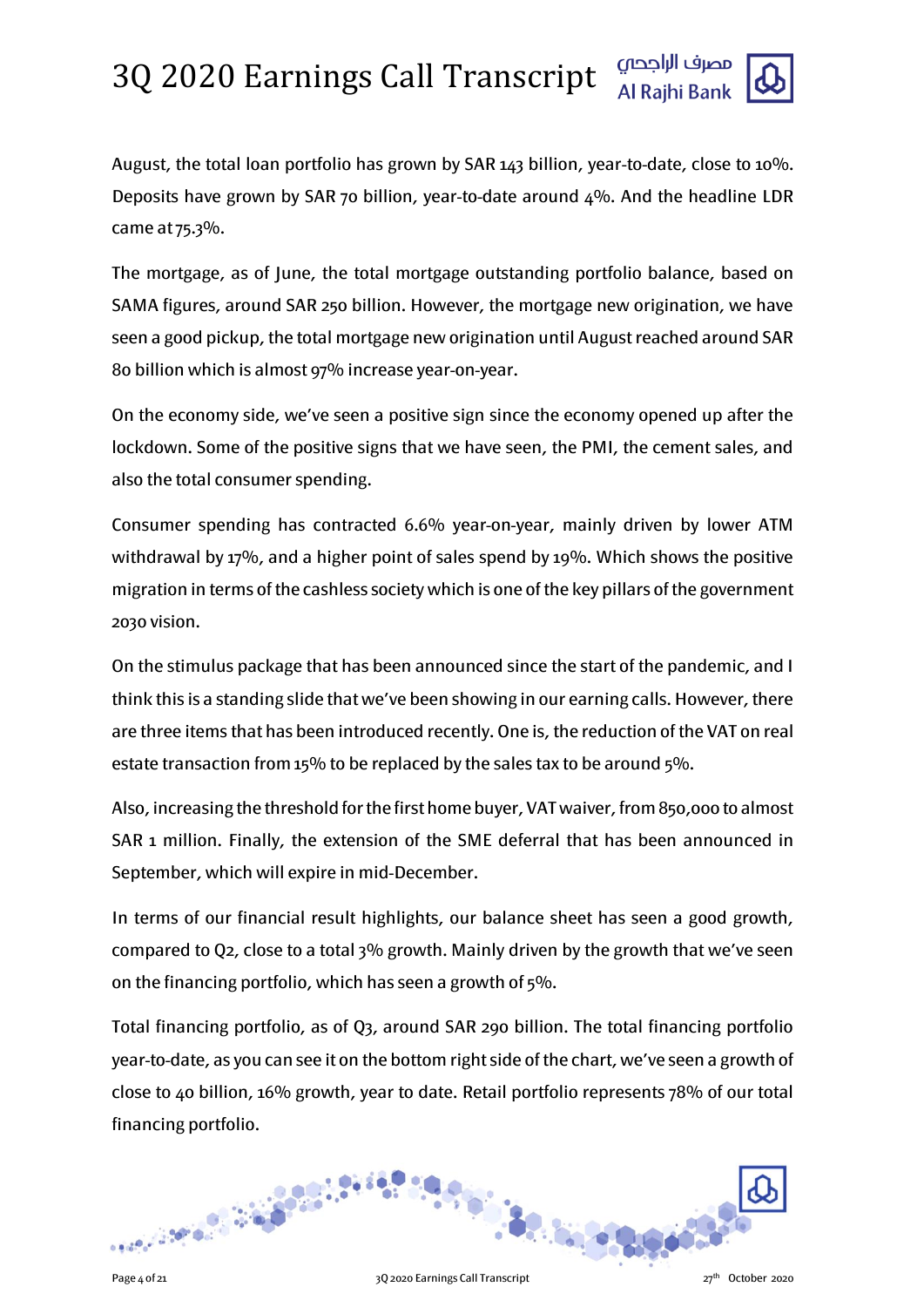

total customer deposit, SAR 33 billion increase, year-to-date, around 10.5% year-to-date growth.

Zooming in, into the asset driver, out of the SAR 46.2 billion that we have grown, year-todate, SAR 40 billion is coming from our financing portfolio growth. To zoom in further, out of the 40 billion, 38.5 billion growth are coming from Retail which have grown 21% growth, we have seen so far.

On the current accounts, we've seen healthy growth, 12%, SAR 33 billion. So, the key message on this slide, is that we keep leveraging on our Retail franchise, and we've been growing our Retail book, both under financing as well as on the customer deposit side.

On the net income, our net financing income for period has grown by  $1\%$  despite the rate environment and the modification loss as well as the fee waiver. The fees and the other income have grown 15%, which will bring our total operating income growth, year-onyear, of around 3%.

Our operating expenses have grown by 7%. Our net provision charge has grown by 46%, which has seen the decline in our net income, by 4.5%. On a sequential basis, our net income for Q3, which is around SAR 2,963 million has shown a 9.1% growth, compared to  $Q<sub>2</sub>$ .

On a sectorial basis, you can see one of the key highlights over here, that our sister company, Al Rajhi Capital, who's hosting this call today, have doubled their net income in the first nine months, compared to the nine months last year. In Q3, we've seen the average daily volume in Tadawul has increased to SAR 8.8 billion versus SAR 3.5 billion, same period last year.

So, there is a volume growth. In addition, they have managed to increase their market share from 12% to 18.5% year-to-date.

On the operating income, as I mentioned, we have grown 3.1% year-on-year, mainly driven by the growth that we have seen from the fees from banking service, which have increased by close 17.3%. The reason is for the improvement that we have seen in the revenue, both on the digital, the payment and the brokerage fees which I have mentioned

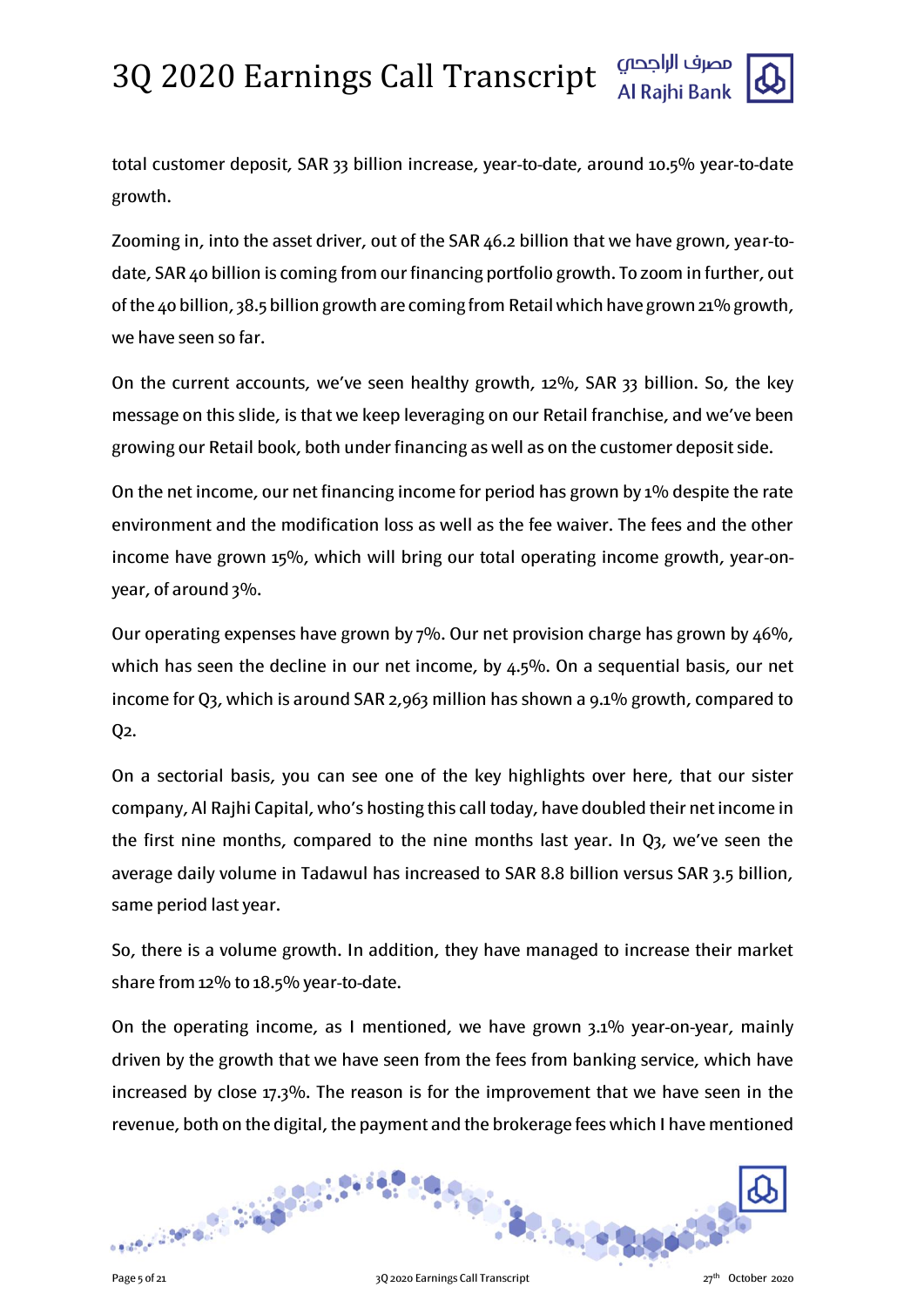

earlier.

Our NPM contracted 8 basis points compared to Q2, and 49 basis points compared to the same period last year. And if you can see the waterfall in the right bottom side of the chart, 13 basis points is coming from the modification loss that we have taken, year-to-date. 8 basis points, the fee waiver initiatives, which has expired last month. 48 basis points due to SAIBOR movement. SAIBOR have declined 145 basis points this year, compared to the same period last year.

And finally, we managed to deliver 14 basis points improvement due to the management action which is mainly improving our Retail mix.

On the expense side, our cost to income ratio has slightly increased to around 33.4% for the period. Our operating expense for Q3 has increased 8% compared to the same period last year, mainly driven by the staff costs as well as the increase on the G&A, which has been mainly driven by higher IT costs, to improve the IT resilience as well as improving our digital offering.

On the asset quality, our net charge for the period stands at SAR 1.6 billion, which is almost 46% year-on-year increase. We'd like also to highlight that the transformation program that we have delivered in our Retail recovery, and a collection team have paid off. We have seen our recovery has increased by 35%, year-on-year. That negates the gross charge increase which we have had. Gross charge increase is around 66%, year-on-year.

Our NPL stands at around 84 basis points versus 102 bps in June, mainly driven by the improvement that we've seen on the Retail portfolio, where the Retail portfolio has seen a better quality, and an improvement on the NPL. Our Retail NPL stands at around 26 basis points. Finally, we top up our NPL coverage. Our NPL coverage stands at around 293%.

96% of our financial portfolio is stage one, which is very healthy and very well positioned, compared to the market. In addition, we've been applying a prudent risk management, where we are topping up our overlays and reviewing it accordingly. In addition, we are reviewing our ECL model on a regular basis, which we have updated in Q2 this year.

Finally, our stage coverage are still healthy. Stage one stands at around 96 basis points,

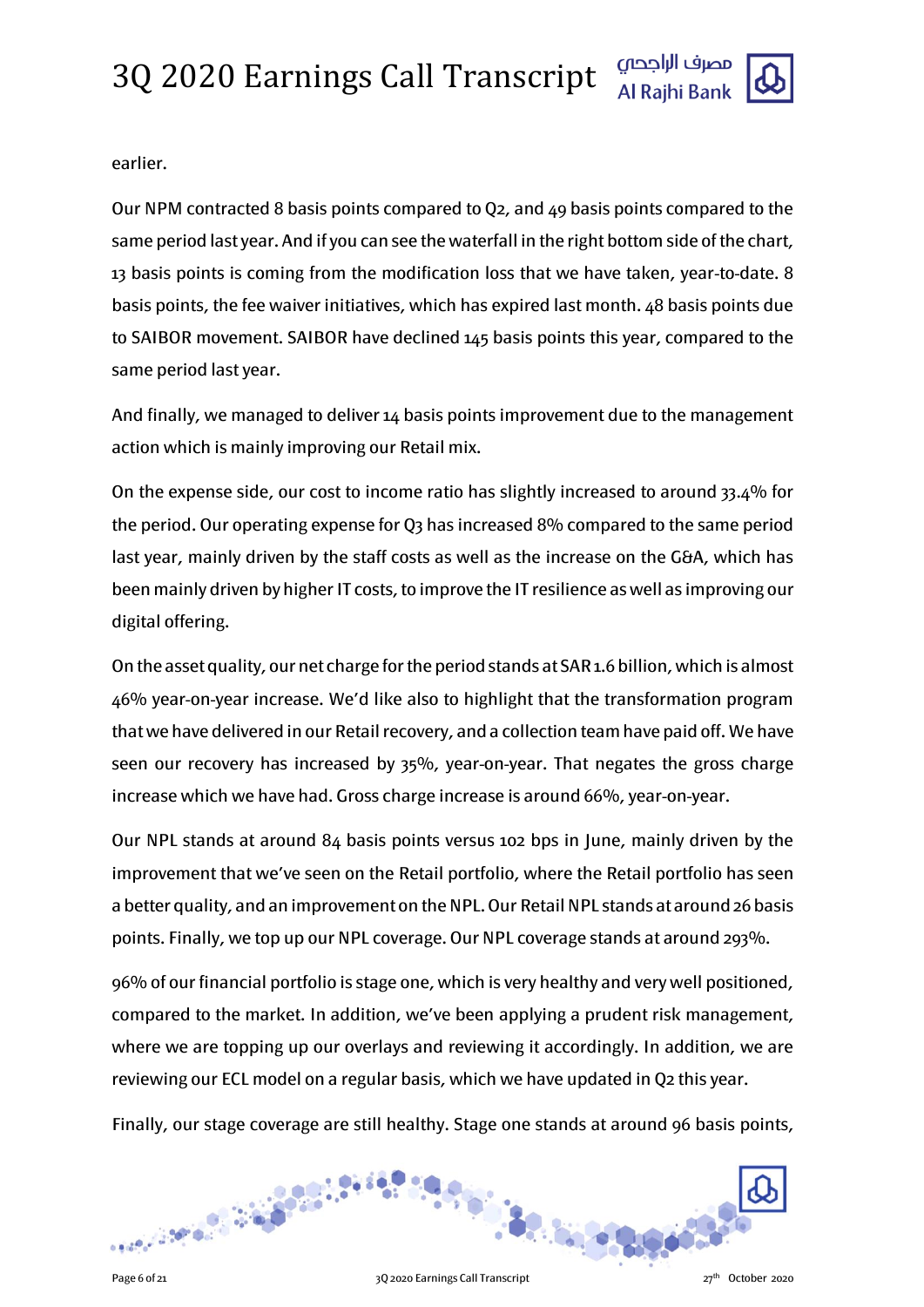

stage two at 25%, and finally stage three coverage at 85%. Well ahead in terms of the industry coverage in Saudi.

Liquidity trends; I think we're enjoying a very comfortable liquidity position. Our LDR at 80%, stable HQLA movement for the year. LCR and NSFR are well ahead compared to the regulatory requirements.

On the capital side, our total risk weighted assets have increased by almost 11%, mainly driven by the credit risk increase due to the financing portfolio increase that we've seen year-to-date. Total capital have increased by 7.5%. Our tier I capital, we've seen at 18.2%, and if you can see on the left hand side of the chart, our movement on our tier I capital, you can see that we have generated close to 65 basis points of an internal capital generation so far, year-to-date.

On the return side, our earnings per share keep improving sequentially. The total for the period earnings per share stands at close to around SAR 3. Return on equity has improved by 38 basis points compared to Q2, standing at around 19.16%, and also our return on assets at around 2.48%.

This is the slide that we have put in our Q1 earnings call, to highlight what are the challenging environment that we are witnessing, whether be it on the pandemic, on the rate environment and the oil prices. And to show what are the key focus areas for us and what is the management delivery.

16% financing portfolio growth, mainly Retail. Healthy NPL of around 84 basis points. Cost of risk is 78 basis points. Healthy liquidity ratio of around 150% LCR, and loan to deposit ratio of 80%. And finally, our net income has declined by 4.5%. However, our Q3 versus Q2 this year has improved by 9%.

Finally, on the guidance given what we have delivered so far, and what our views on the remaining part of the year, we are upgrading our financing portfolio guidance, to be highteens digit growth. We have kept our NPM to be within the range of -55 to -35 basis points contraction this year, versus -50 basis points, year-to-date.

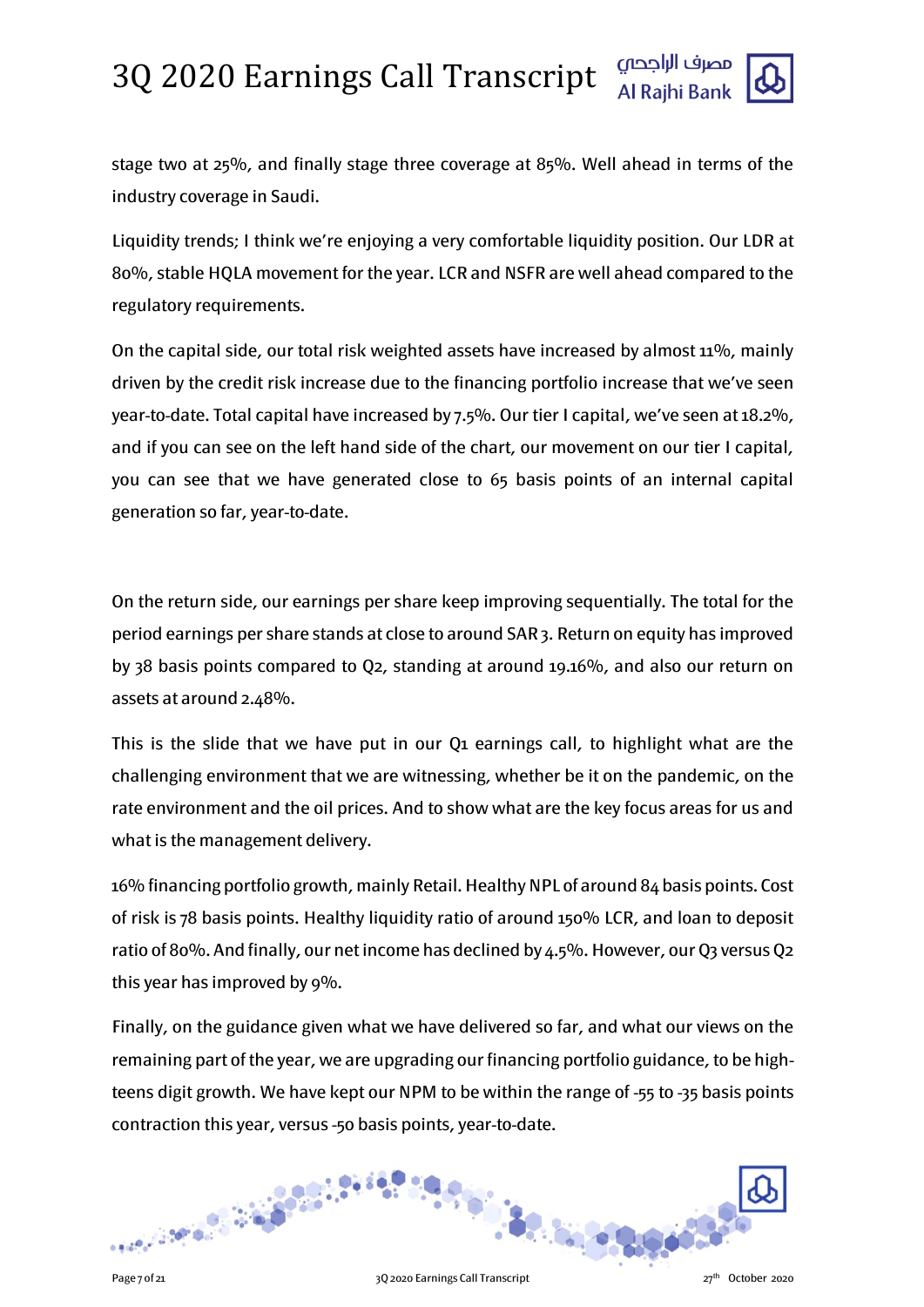

We kept the guidance for cost income ratio to be below 33%. Cost of risk, we take into consideration the health of the portfolio and the improvmentthat we've seen in managing the portfolio. We are revising downward, our guidance on the cost of risk to be between 70 to 90 basis points. And finally, the other ratios are the tier I capital and ROA, we kept the guidance unchanged.

Once again, thank you for joining our call, and apologies for the technical difficulties that we have witnessed at the beginning of the call. Operator, back to you.

# **Operator:**

Thank you. Ladies and gentlemen, if you would like to ask a question, you can do so now by pressing star, followed by the number one on your telephone keypad, or if you've joined us online, you can press the flag icon now. Our first question comes from Naresh from JP Morgan. Naresh, your line is now open. Please go ahead.

# **Naresh:**

So, on asset quality, as you have it clear, my questions previously, Abdulrahman, were on the mortgages. One was on the growth. Just trying to understand how the growth trend is likely to look like over the medium term, on the mortgage side, say, if we were to peak off this time next year.

And the second one is on the pricing, as you had earlier that the APRs were 5% to 6.5%. I think about 80 to 100 lower as compared to the pre-COVID levels. What would you say is the range currently inside the portfolio? Thank you.

# **Abdulrahman Al-Fadda:**

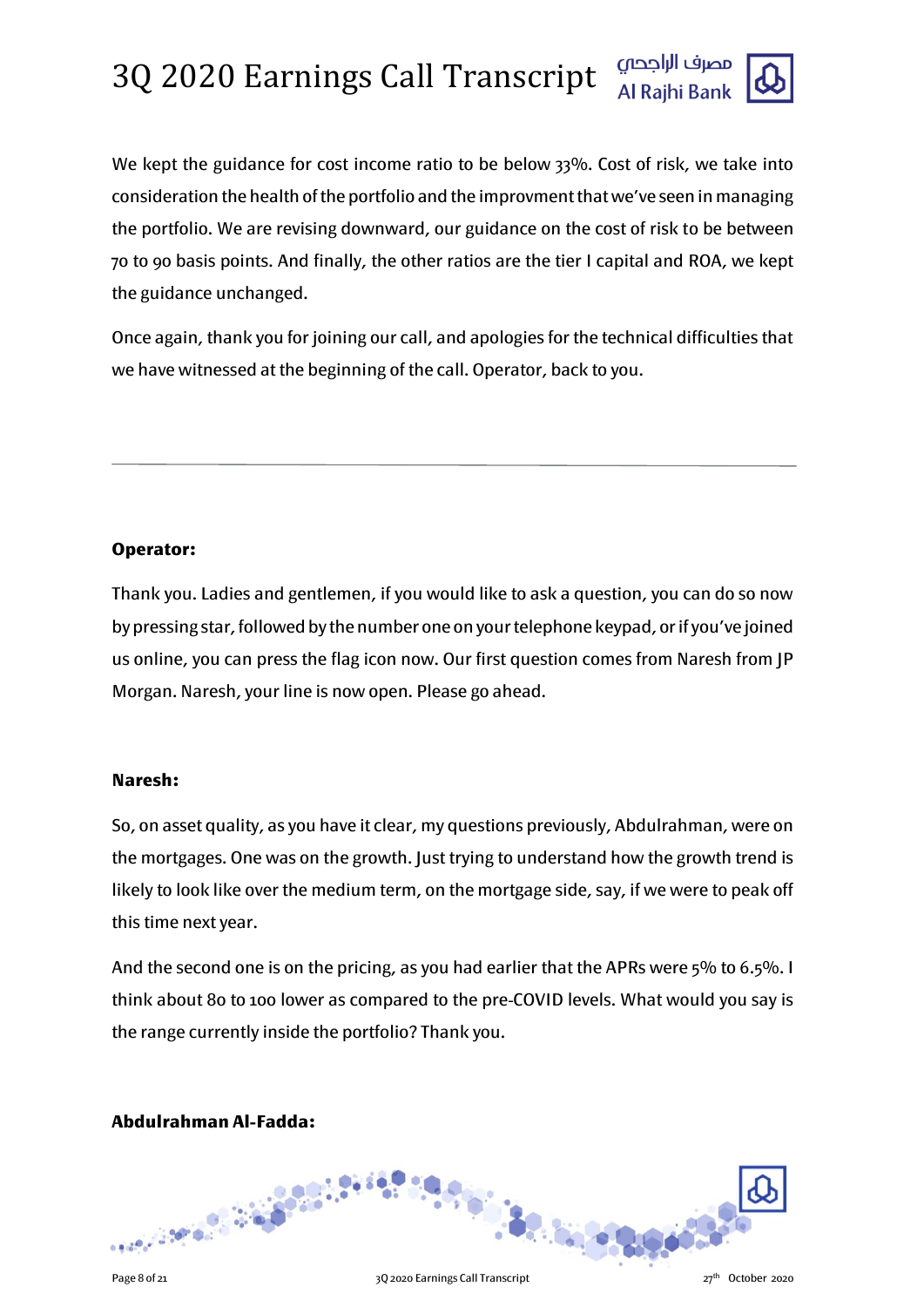Sure, so the mortgage growth, and I think we've been saying that it is a phenomenal growth of 88%, and we believe that the growth will slow down eventually.

However, there are a few positive signs, that we've highlighted at the beginning. The reduction on the VAT from 15% to 5%. The increasing the threshold of the first home buyer, of the VAT waiver from SAR 850 to SAR 1 million. These are very supporting encouragements to be able to feel in the growth in the mortgage.

However, We believe on the increase in the next couple of years will slow down. We believe that the mortgage will at least, I think, the range between a minimum, at least 30% on a GAGR basis for the market.That's our forecast. Definitely we're in various discussions with the Ministry of Housing, and we are adjusting our forecast and our operating environment related to the mortgage factory accordingly.

On the pricing side we have not seen any movement on the pricing from our last earning call. The range that we have highlighted, Naresh, is almost exactly what we have seen, around 80 basis points contraction, compared to May level. When REDF is putting the reference rates as the minimum benchmark for the banks to offer the mortgage to their customer. Otherwise the subsidies will not there.

We have not seen any changes so far. Things might change, but as we speak, I don't see any further changes in the short term, and our guidance that we have we provided for the full year, it's taken into consideration that. On the asset quality, we have our CRO, and I think he will pick up that question.

### **Abdulaziz Al-Resais:**

Thank you, Abdulrahman. Thank you, Naresh, for the question. The improvement on the forecasted cost of risk is driven by three elements. One of them is the portfolio growth, as you mentioned, but also the mix of the portfolio. As we continue to have increased exposure to the Retail customers, they tend to be a better-quality customers in terms of the granularity of the portfolio, hence the incremental level of delinquency and NPL becomes more manageable.

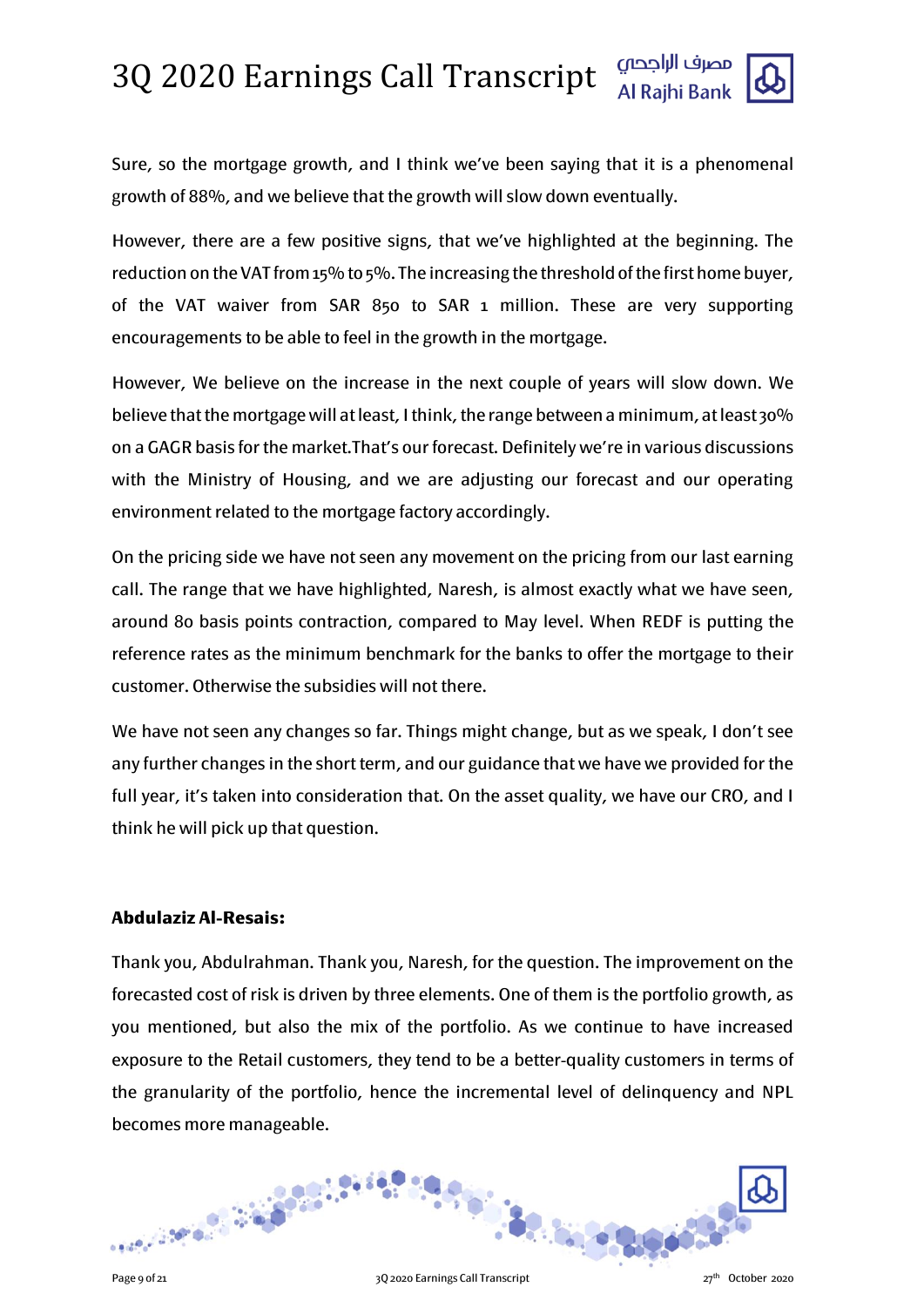

And the third element is what I mentioned previously in our Q2 earnings call, and what was mentioned by Abdulrahman in this call, which is the continued improvement in our recovery and collection execution. As well as continued employment or deployment of analytics, to better score and better onboard our customers. Hence, overall, the quality of the portfolio keeps improving.

### **Naresh:**

Understood. Thank you very much to both of you. Appreciated.

### **Operator:**

Thank you. Our next question comes from Waleed from Goldman Sachs. Waleed, please go ahead, your line is open.

### **Waleed:**

Thank you very much. Good evening, thank you for the presentation. Just a couple of questions from my side. First, I just wanted to get your thoughts on, once the deferrals expire, I just want to get a sense of how much of these expire and when?

I just want to get a sense that once these deferrals expire, what impact do you expect on cost of risk, and what impact you expect on, let's say liquidity or growth. And the reason why I ask is, you were referring to it in the previous discussion or the previous discussion, the question. It seems that the credit quality cycle for you, as well as the broader sector, has been limited to one quarter, which was effective the second quarter. And then things have normalised quite quickly.

So, I was just wondering if it is to do with the strong liquidity support that comes from SAMA. And we are going to see perhaps cost, if it's not going up materially, but remaining elevated for some time. So, I just wanted to get your sense on what impact is expected

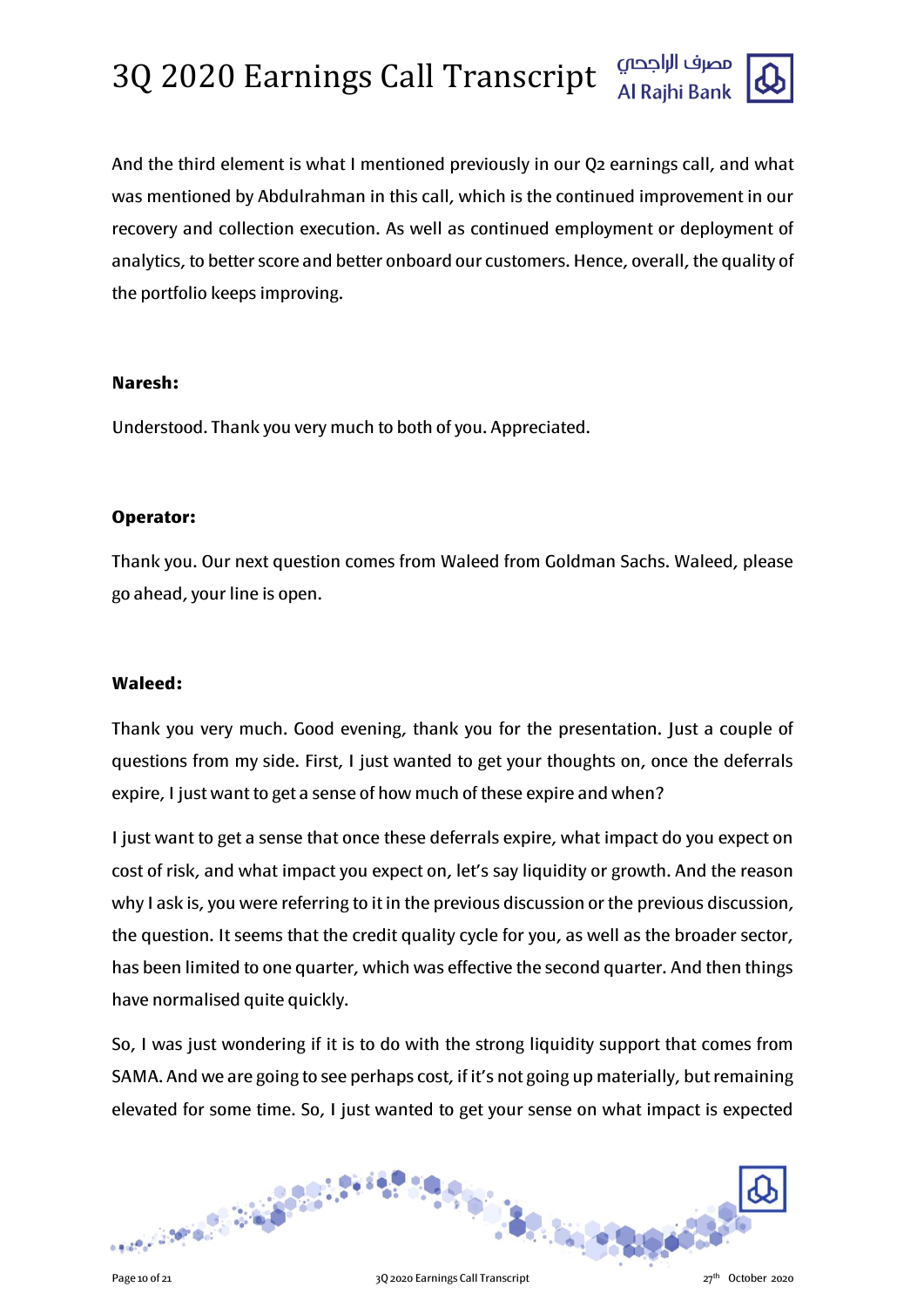

once the deferrals end? That's one.

And secondly, I just wanted to get your thoughts on any further communication from the central bank on dividends and where you sit in terms of the capital position. What options are on the table during the second half? Could you recoup some of the dividends that you did not pay in the first half?

And is there any gaps on pay-outs for the second half? We've seen certain regulators capping dividend payments for 2020 on the basis of second half earnings. So, just your thoughts on these two questions please.

# **Abdulaziz Al-Resais:**

Thank you Waleed. I'll take the first part and Abdulrahman will take the second part. So, if you recall during Q1, we've taken a provision, basically charge, that was outside, compared to previous years, and compared to previous quarters. That was based on the analysis we've done for the at-risk or high-risk sectors, particularly the SME sectors.

We continue to refine that analysis, and we continue to drive our provision forecast and cost of risk forecast on that basis. What we have done in terms the deferral program is that we continue to evaluate the ability of these customers to meet their obligations, irrespective of the deferral.

Irrespective of whether they have the first deferral or the second deferral, and we do that by doing monthly calls with these customers, as well as monitoring account turnover and their cash turnover into our accounts. So far, we have built in all the expected stress that we could see in that portfolio, through the forecast cost of risk that we've highlighted. For the second part, I will leave Abdulrahman to answer.

# **Abdulrahman Al-Fadda:**

Thank you Waleed for the question. Again, we have not received any formal guidance from SAMA on the dividends pay out.

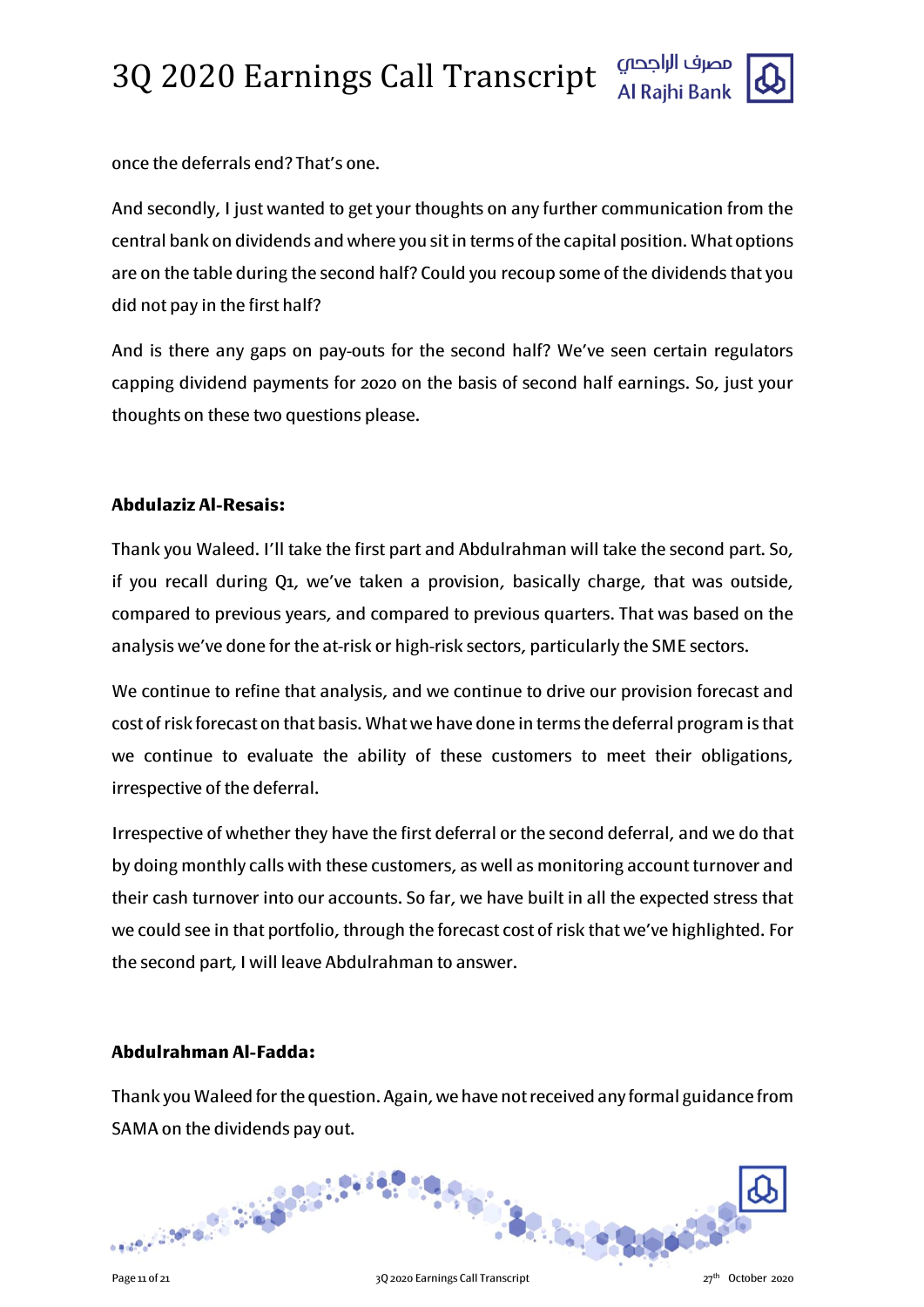

What we have done in the first half, when we have evaluated our capital position, and we've taken a call that it's too early, given the environment. And especially with what we have seen globally now, where there are few countries entering in the second wave. Number of cases are starting to rise again. So, we've taken a prudent position to refrain from paying a dividend for the first half.

As far as the second half, as I mentioned, we have not received any formal guidance from SAMA, as we speak. Our dividends announcement for the second half is usually in January, February next year. We are evaluating the position, and based on the situation, we will recommend to our board, and once the board endorses, we then seek SAMA's approval.

So, I think it's too early, for the time being, to communicate, and hopefully later part of the year or early part of 2021, we'll be in a better position to provide further colour on that outlook.

# **Operator:**

Our next question is from Hootan from Bank of America. Hootan, your line is open, please go ahead.

### **Hootan:**

Thank you very much. I really wanted to just take a quick look at asset quality. You were mentioning that you have started to see some momentum in recoveries. So, I'm just keen to understand what's driving that, and what your aspirations are for recoveries going into the end of this year and into next year, and if that could further help to keep cost of risk under control for next year.



Page 12 of 21 3Q 2020 Earnings Call Transcript 27th October 2020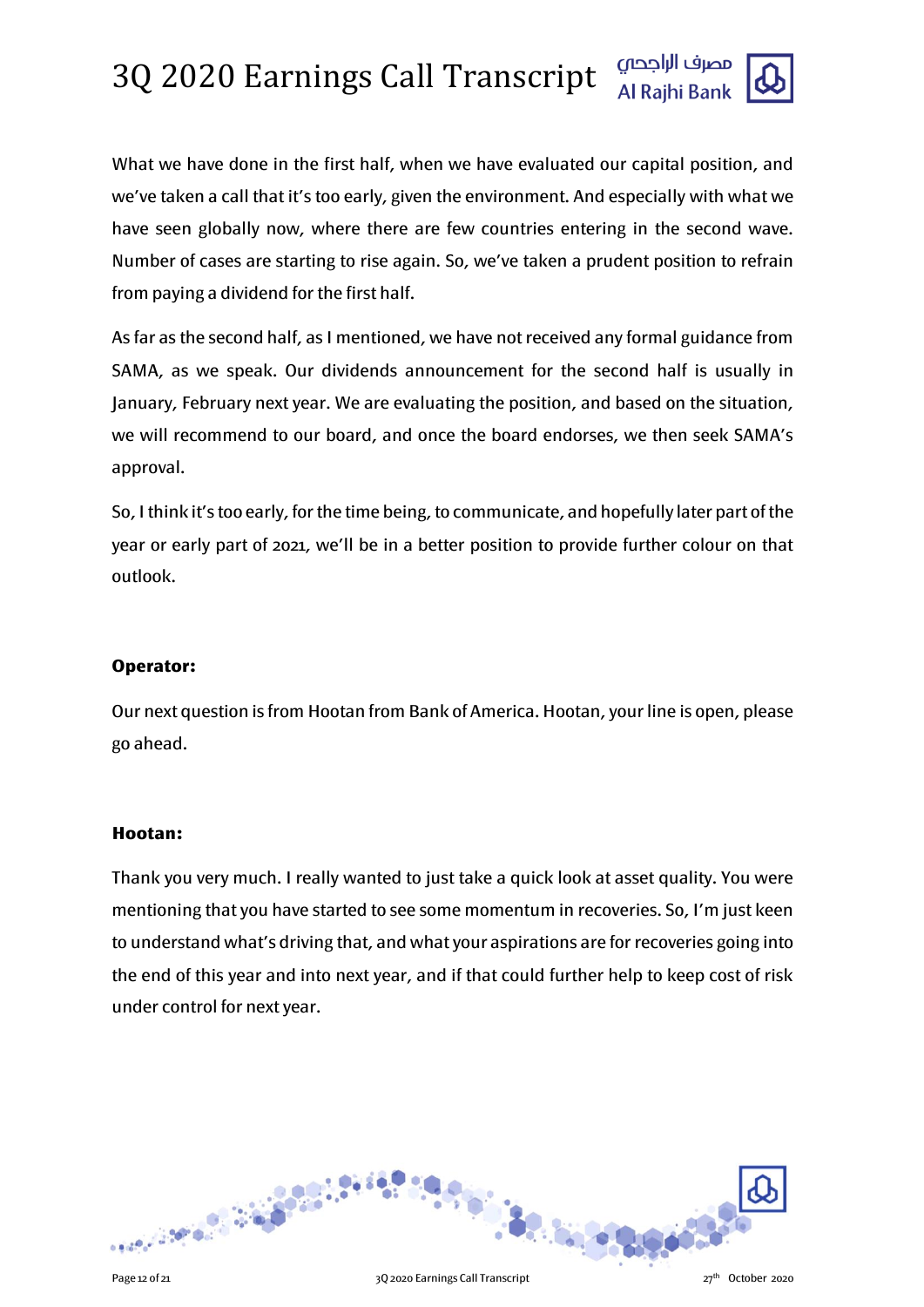

# **Abdulaziz Al-Resais:**

So what we've done, basically to drive that momentum, is three parts. First, earlier during the year we focused on efficiencies and the recovery and collection process, and we focused actually on the recovery process.

This is post write off, where we try to reduce the write off backloads, so that we recover some of the write offs that we've done during the year. We've achieved that by employing, again, analytics. By employing better automation in terms of processes and by employing better training for our team, including improved technology tools.

The second element focuses around moving up the ladder, so that we start to tackle problem loans early on, through early warning signals. And through, again, employing analytics, to be able to detect, early on, at-risk customers, and we manage to get either in touch with them or we start collection activity before it becomes a write off, and before it becomes a recovery.

So, over time, we hope that we start to reduce the level of write offs that you are seeing in the portfolio, and we start to improve our collection activity, and hopefully that should be sustainable through additional employment of technology tools into 2021.

### **Hootan:**

Understood, thank you. Can I just follow up with one other question? We've obviously seen the announcement of the mega merger. This is going to now create Retail huge asset base, not too far from yourself.

How do you think this is going to change the market for yourself? What market opportunities do you see? What risks do you see? We'd love to hear your thoughts at this juncture.

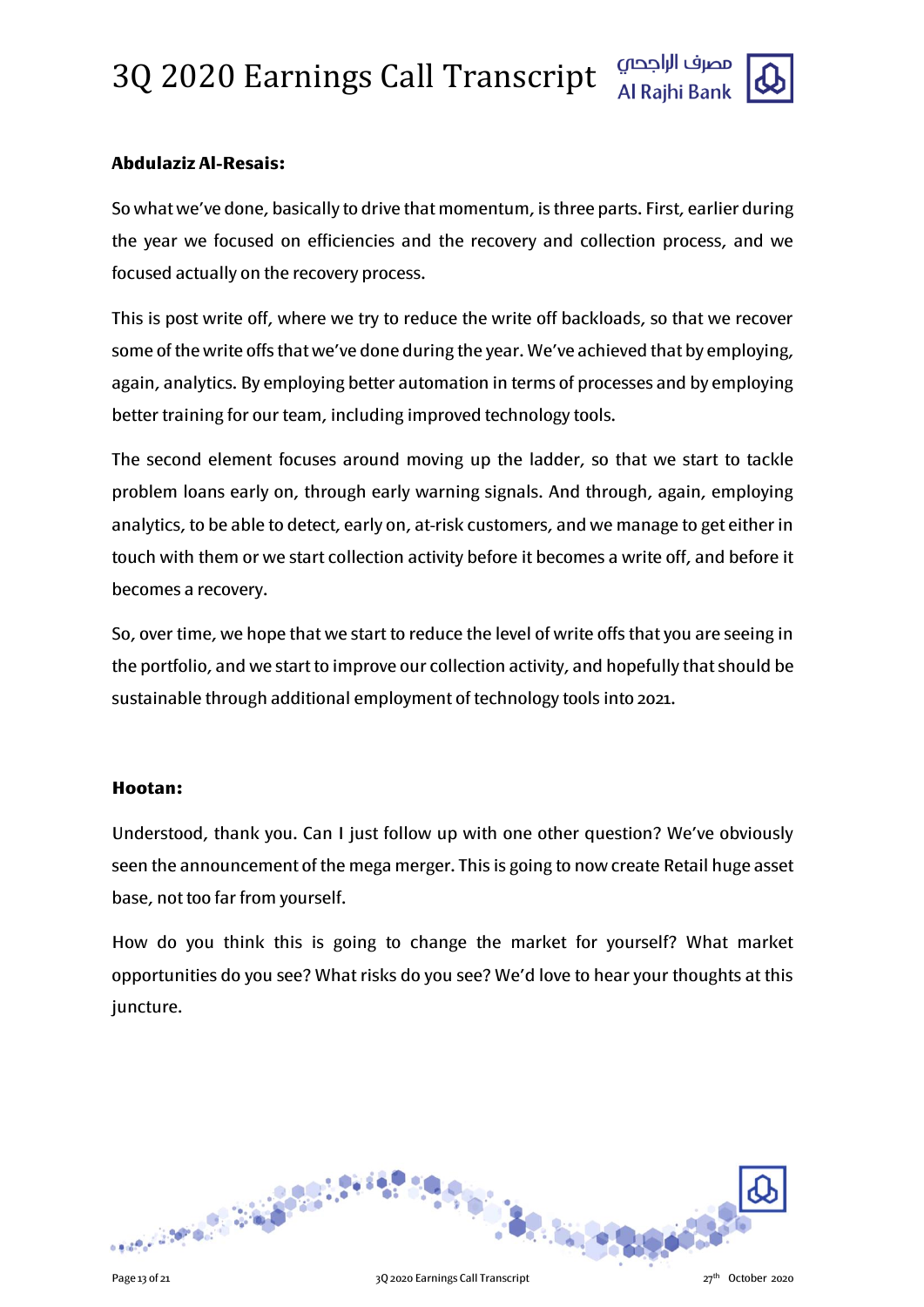

# **Abdulrahman Al-Fadda:**

Sure Hootan. A, we would like to wish our colleagues NCB & Samba all the best in creating the National Champion. Secondly, the way that we see it, honestly, and I think this creates an opportunity for us in the short to medium term. I'm not referring to their business model. I'm referring to the general lessons learned from some of the M&As that happened, whether regionally or globally.

Usually the focus, at least in the 12 to 18 months of any M&A activities is mainly internally focused, consolidating systems, policies, procedures, optimising networks. And looking at people, looking at the customer exposure, etc.

From our position, the short to medium term, and I think it's creating an opportunity for us to grow our market share in all our financial matrices that we track. However, in the longer term, definitely we see it as a risk and a challenging situation.

However, it will keep us on our toes in terms of delivering improvement in our customer experience, improving the value proposition to our clients, improving our analytical tools to be able to address the customer requirement and innovate new products etc. Again, that's our take on what we believe the announcement is, and I hope this answers your question Hootan, thanks.

### **Hootan:**

Thank you so much.

### **Operator:**

Our next question comes from Shabbir from EFG Hermes. Shabbir, please go ahead, your line is open.

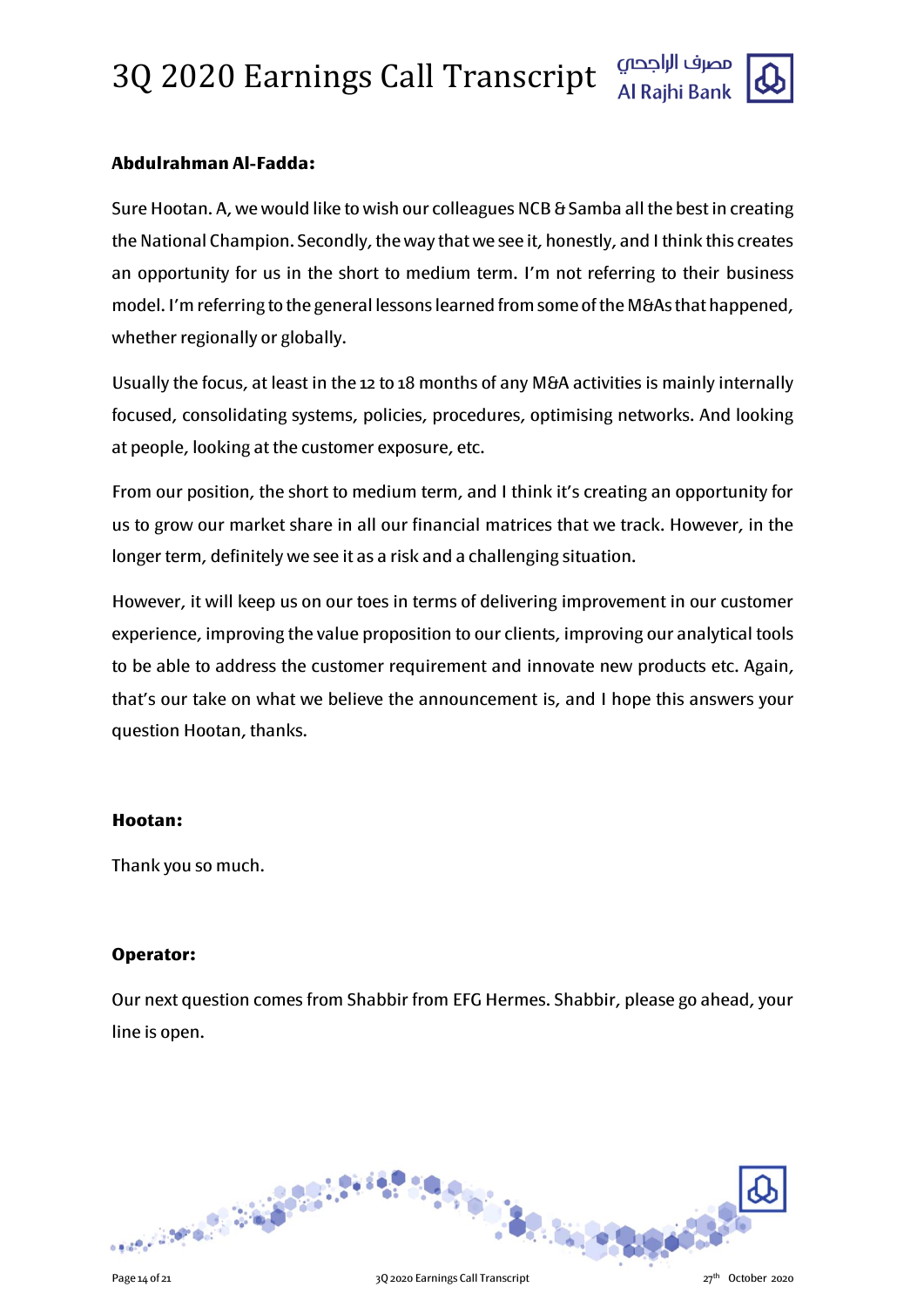

# **Shabbir:**

Hi, thank you very much. I just wanted some clarification actually on some of the answers that you've given. On mortgage, I think you suggested that you're expecting a slowdown, but I think you said you're expecting growth CAGR of about 30%. I just wanted to check if I heard that 30% correct, and what period is this referring to.

Secondly, you made a point about a reduction of threshold, I think about on VAT. I just wanted a clarification on that point. I think you were explaining the growth drivers for the mortgage segment.

Another question that I had was on SAMA deposits, the free deposits that SAMA has placed with banks. Was there any new deposits that replaced, with the banks, in the third quarter, on top of the ones that have been announced under the two programs earlier?

And finally, on margins, if you look at the third quarter margin, can we see this as a good level in terms of forecast, in terms of our model? Can we expect this to be a level where you should be trending at in the short to medium term, or there is still going to be more downwards pressure because of lower rates? Thank you.

# **Abdulrahman Al-Fadda:**

So, Shabbir, I think what I have said in terms of the mortgage growth, I mentioned that we are expecting the mortgage growth in the market to slow down, from +90% growth to normalize at +30% growth. That's our internal forecast. So, that's not a contraction. It's basically a slowdown from the phenominal growth.

The market still will continue, and we believe that this is our internal again. We'll keep refining those forecasts, accordingly, to various discussions with the government, and also take into consideration the market condition.

As far as the second part of your question, related to the threshold, what I have mentioned is, previously the government has been waiving the VAT amount for the customer, provided that if he is a first home buyer, the amount is up to SAR 850,000.

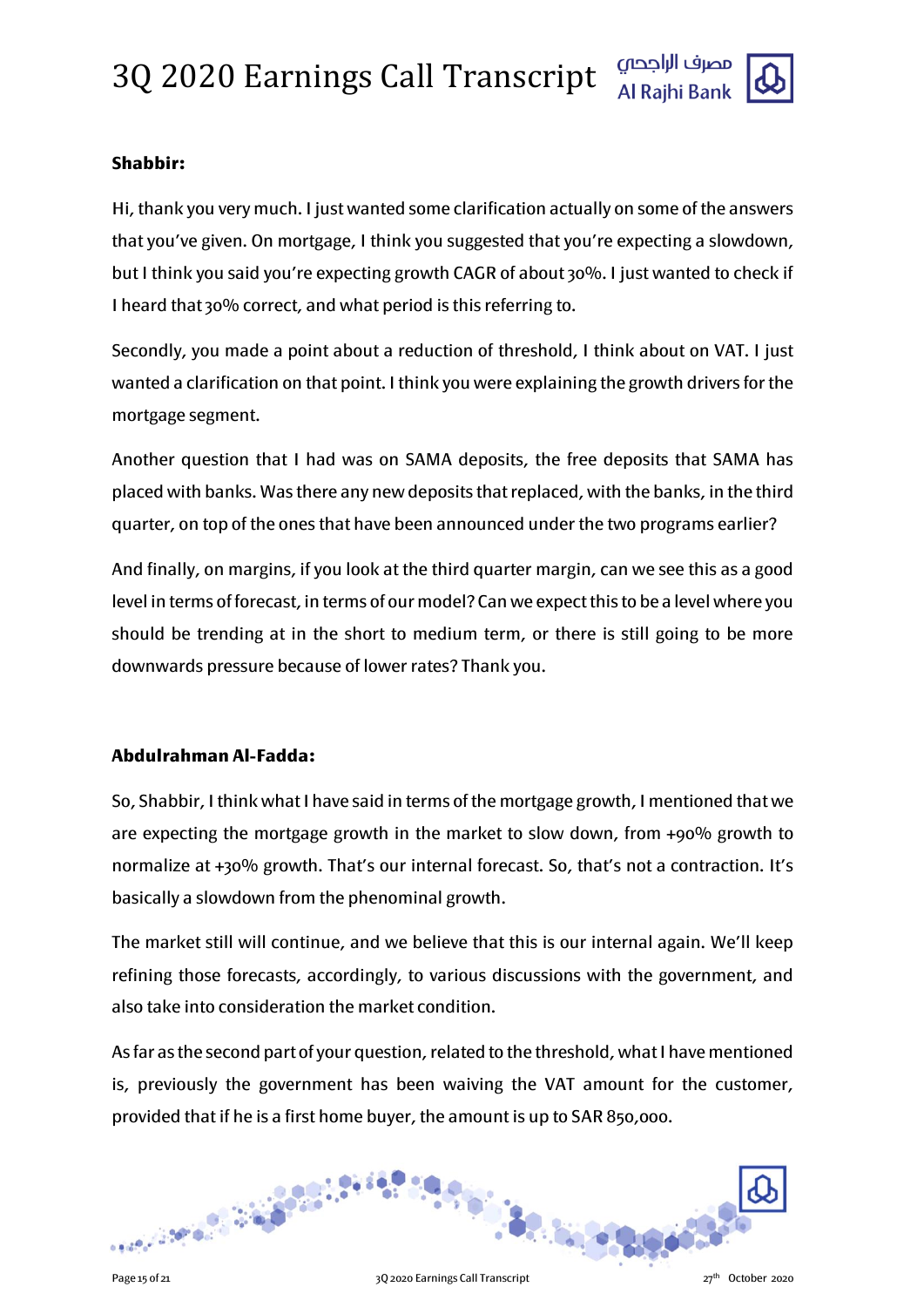

What has been announced recently, and I think it was the beginning of October, that the threshold has increased from 850,000 to SAR 1 million. So, that, I think, will hopefully continue the growth into the mortgage market.

In terms of the deposits, yes, we have taken in Q3 close to SAR 674 million of free deposit from SAMA which is related to the extension that has been announced. The extension of the SME exposure for three months, and we have taken SAR 674 million for a period of 1.5 years at zero rate. That's on the liquidity.

Finally, on the NPM side, from our perspective, A, we don't expect any further modification loss in Q4. The fee waiver have already expired, so it will not have an impact on Q4. Actually, it will have a positive impact. Pricing on the mortgage and other personal Retail financing were not expecting that much of a major impact,

However, SAIBOR currently stands today at around 85 basis points, and our exit track for this year is I think in the range of 75 basis points. So, that could be a small, but I think it is in line of the guidance that we have provided, which is -55 to -35 contraction on NPM, thanks.

# **Shabbir:**

So, just to be clear, so SAMA provided some of additional deposits for the three-month extension on the SAMA deferrals?

### **Abdulrahman Al-Fadda:**

Yes, indeed.

# **Operator:**

Our next question comes from Saul, from Morgan Stanley. Please go ahead, your line is open.

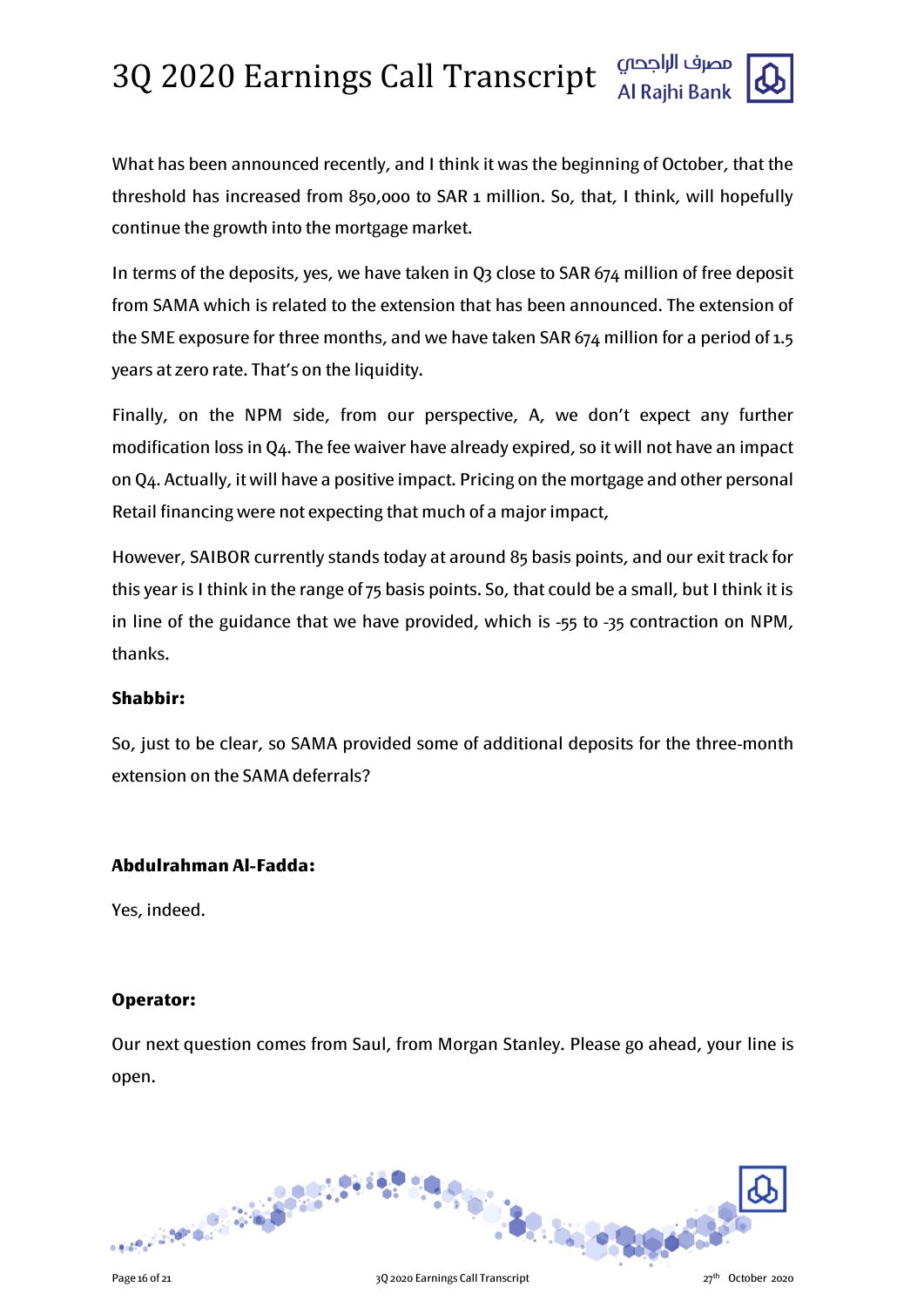

# **Saul:**

Yes, good afternoon, two questions. First of all, on the non-subsidised portion of your mortgage loan book, are you seeing any pickup in refinancing activity or requests for refinancing for customers to get to, to benefit from low rates, please. And then secondly, with respect to the 5% property sales tax, am I correct in thinking that previously the VAT did not apply to sales of existing homes and only sale of new properties.

And so therefore the property sales tax of 5% is actually a new tax on sales of existing... Sorry, on sales of existing properties? And if that's the case, actually, are those sales of existing properties still very, very small as a share of your new mortgage assurances, that's something that could have an effect on your business. For example, by making existing properties less affordable for buyers.

# **Abdulrahman Al-Fadda:**

On the first part of the question, no, we have not seen any refinancing on our mortgage book.

In terms of the second part of the question related to the VAT, let me explain. I think the VAT has been applicable in Saudi since January 2018, where there has been a 5% VAT on the usual products and services. Since the circular has come from the Ministry of Finance, the government back in 2018 has taken away the VAT on the real estate, provided with the condition that it's a first home buyer, and amount up to SAR 850,000. That has been applicable since the beginning of 2018.

However, if you recall back in May, when the government announced the increase of the VAT from 5% to 15%, effective from 1st July, it was applicable to the real estate transaction from the beginning of July. However, the revised circular that came, I think last month, or earlier this month, is basically removing the VAT on the real estate and replace it with a new stamp duty 5%

However, Ministry of Finance have increased the threshold for the first homebuyer, up to

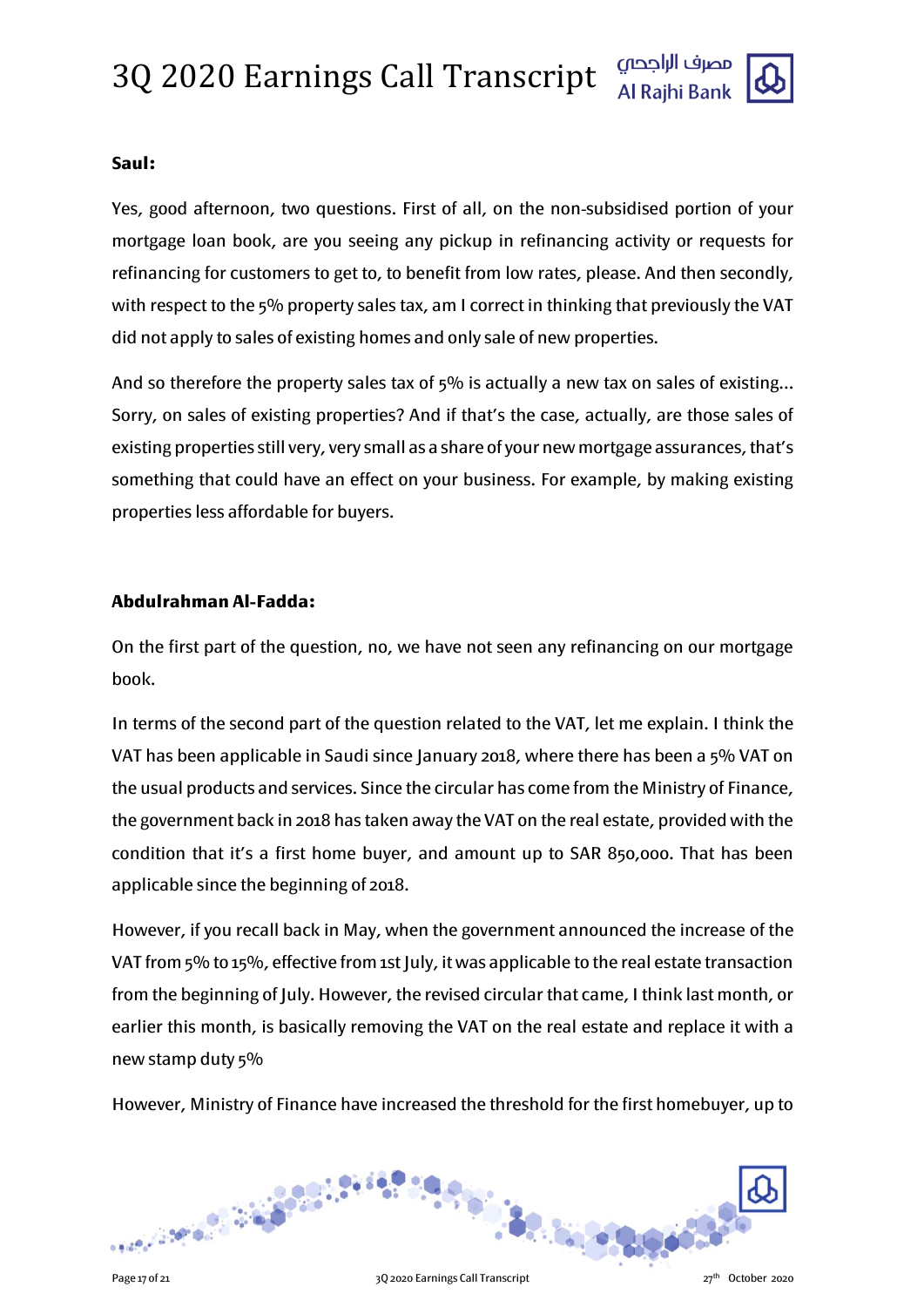

1 million, which we believe that's a positive sign and a positive momentum to be able to help the continued growth in the mortgage. And in line with the government 2030 vision to increase homeownership for the Saudi households.

#### **Saul:**

Thanks very much.

### **Operator:**

Our next question comes from Nauman from NCB Capital. Your line is open, please go ahead.

#### **Nauman:**

Thank you, I just wanted to know how much is your mortgage book currently, of the total book size? And what is threshold for the total? For example, it'd be comfortable with, total book size? The benchmark for you? The maximum that you think that there will be of your loan book, the mortgage?

### **Abdulrahman Al-Fadda:**

Current mortgage portfolio represents 39% of our Retail portfolio. Also, it represents 30% of the entire financing portfolio. Now, we've been saying that the current mortgage exposure, as a percentage of the overall portfolio, for a commercial bank, and I think it's still comfortable. And if you compare it with the international standard, it's still at a healthy level.

Nevertheless, there is an internal risk appetite, the matrices that we monitor through our asset and liability committee, through our risk management committees and also various

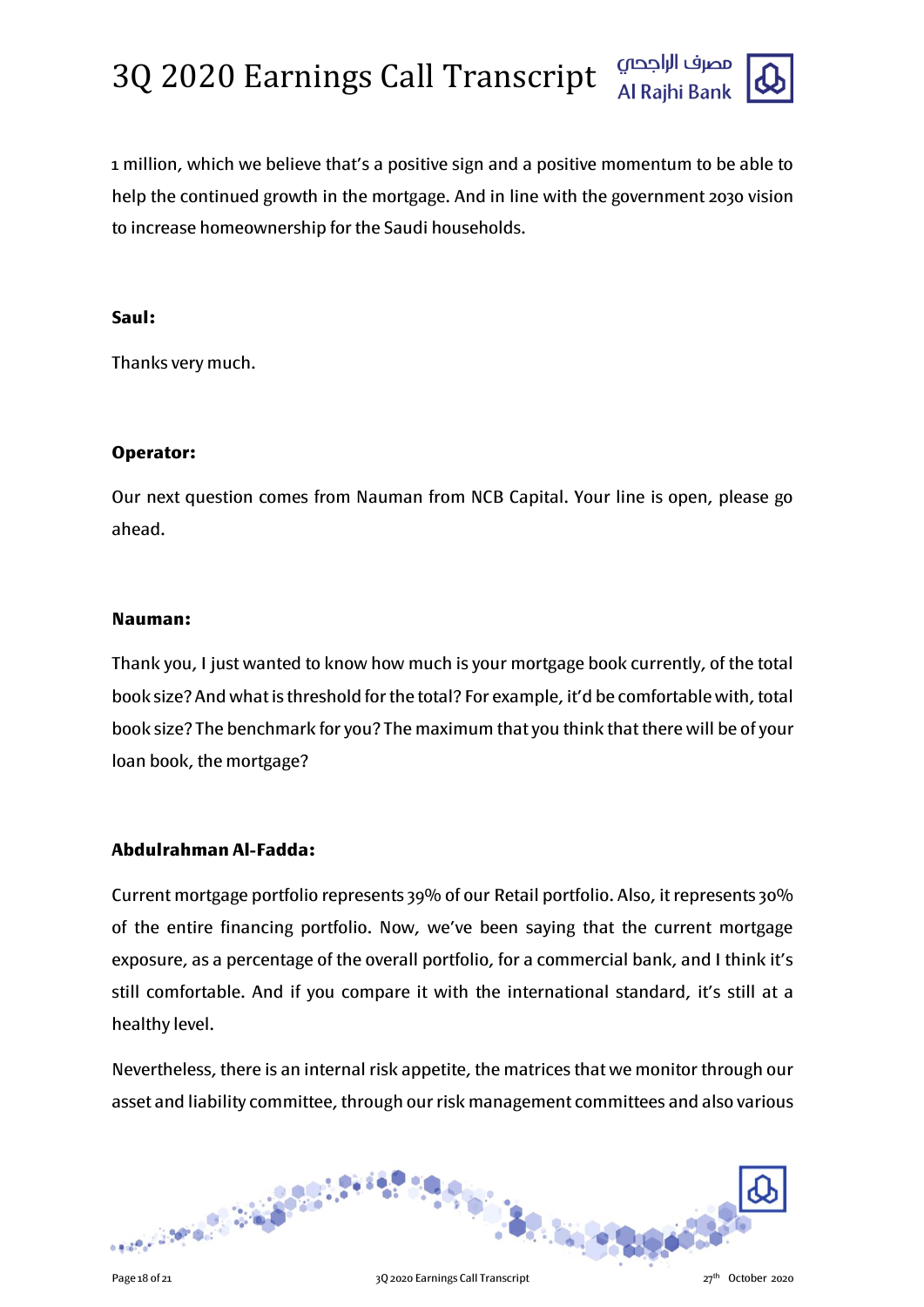

committees within the organisation.

Those internal risk appetite matrices are much more conservative compared to the regulatory requirement, whether it be on the liquidity, whether it be on the capital, whether it be on the risk on the backend book etc. And as we speak, and I think we still have plenty of room to grow on mortgage, and we'll continue to leverage from our Retail franchise.

And we'll continue to focus on the mortgage, because that is the bright spot for the Retail financing in Saudi. Secured, salary assigned and government employees.

# **Nauman:**

Done in study, what is the total size of the mortgage market, or potential size of the mortgage market.

# **Abdulrahman Al-Fadda:**

Sure, our mortgage market share as of Q2 was standard around 35%. Q3 is not out yet, but we believe that giving the growth that we've seen in Q3, we believe as well, we'll pick up market share in mortgage.

Now, in terms of size or quantifying, and again that's an ongoing exercise that we are doing on a regular basis. We monitor it monthly, through our risk team, and ALM team in Treasury. So, we still have plenty of room to grow. We cannot quantify how much we grow at the time being, but then I think we can pick up a good market share eventually.

Nauman: So, what do you think the total market of mortgage would be at this moment of time? You say 35%, so what would be the total mortgage market potential be? Not your level of mortgage, but the total market of mortgage?

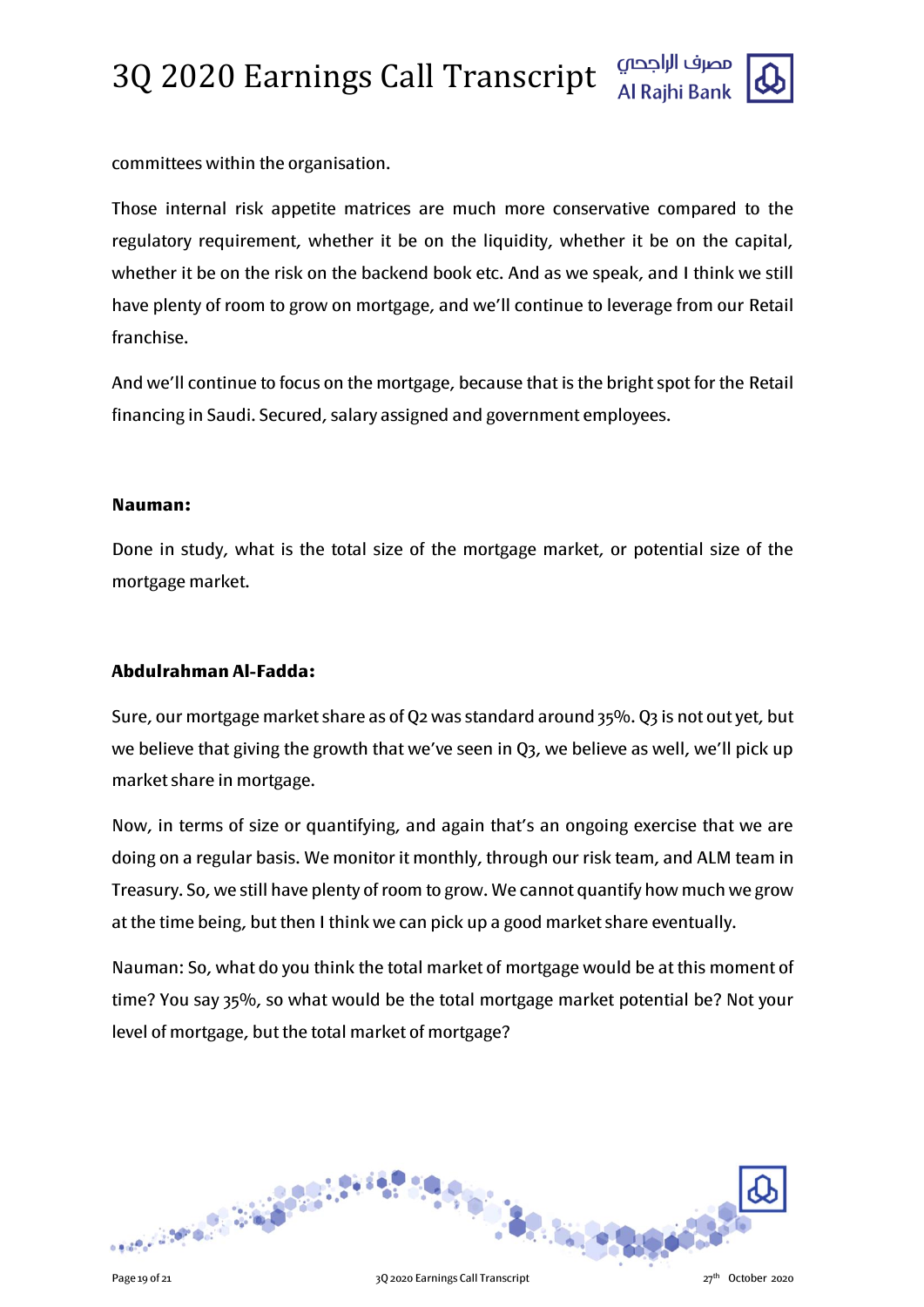

# **Abdulrahman Al-Fadda:**

I think you can see it from some of the figures that SAMA produced on terms of what are the total mortgage. If I recall, I think that one of the slides that we have mentioned, and I think is close to SAR 250 billion outstanding, as of only June. Also, we've seen also the mortgage new sales pick up handsomely, especially after the lockdown has been removed. So, hopefully that answers your question, Noman.

#### **Nauman:**

Thank you, thank you very much.

# **Operator:**

Our next question comes Waruna from SICO Bank. Please go ahead, your line is open.

### **Waruna:**

Hi, thank you very much. I have a couple of questions. The first one is about the assets growth in the third quarter. What I can see is that this growth similar to your loan growth, which is primarily mortgage. Could you reiterate, was there any change in the risk weighting between the two quarters?

# **Abdulrahman Al-Fadda:**

No, there has not been any changes to our calculation of RWA. Still the mortgage addresses 50% RWA for the mortgage. For Retail financing it's 100%, and the rest is based on the risk base approach. However, the credit risk RWA increase is not only financing. It's covered investment, it covered the other assets etc. So, you cannot correlate that growth in the credit RWA versus the growth in their financing.